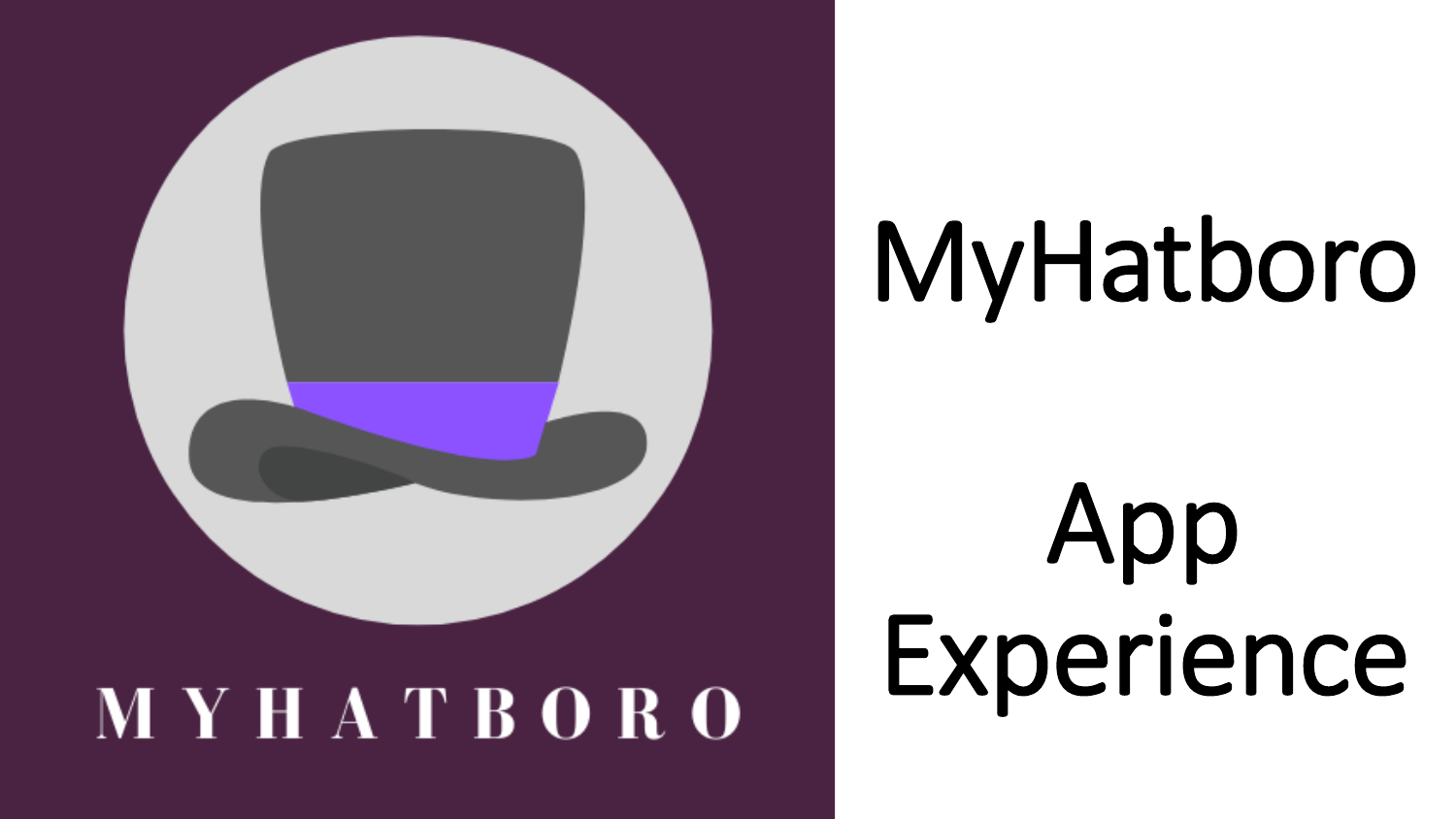#### Current Features

- Contact Form For Every Department (except PD)
- Interactive Business **Directory**
- Events Calendar
- Trash Information
- Report a Pothole & Streetlight Out Feature
- Push Notifications

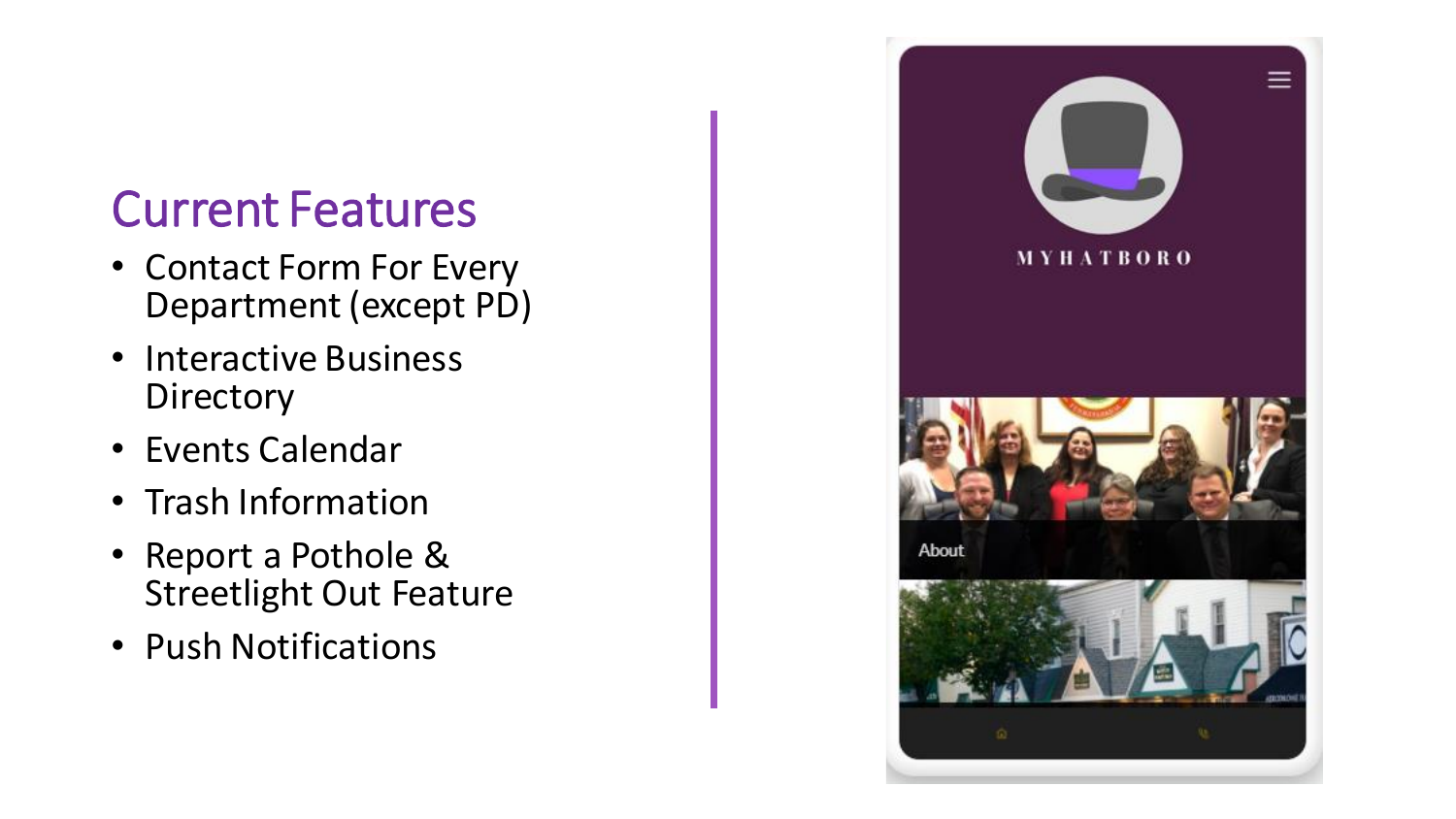#### About Us

- About us section has information on the Borough (mission statement)
- Contact Information for Borough Hall is also included



#### **Borough of Hatboro**

The Borough of Hatboro is a 1.5 square mile town located in Montgomery County, Pennsylvania. Hatboro was established in the year 1715 named after early resident John Dawson's profession: hat manufacturing.

The Borough of Hatboro is full of rich history, having the only school located on a battlefield in the United States (Crooked Billet Elementary School), Pennsylvania's third oldest Libraries, land that was once part of the underground railroad, a clock made by Isaiah Lukens, historic buildings, and more! The Borough of Hatboro also hosted George Washington and his troops multiple times during the Revolutionary War.

Today, Hatboro is a vibrant, diverse town and home to approximately 7,500 residents. Borough Council, Mayor, and staff strive to serve the residents of Hathoro with a

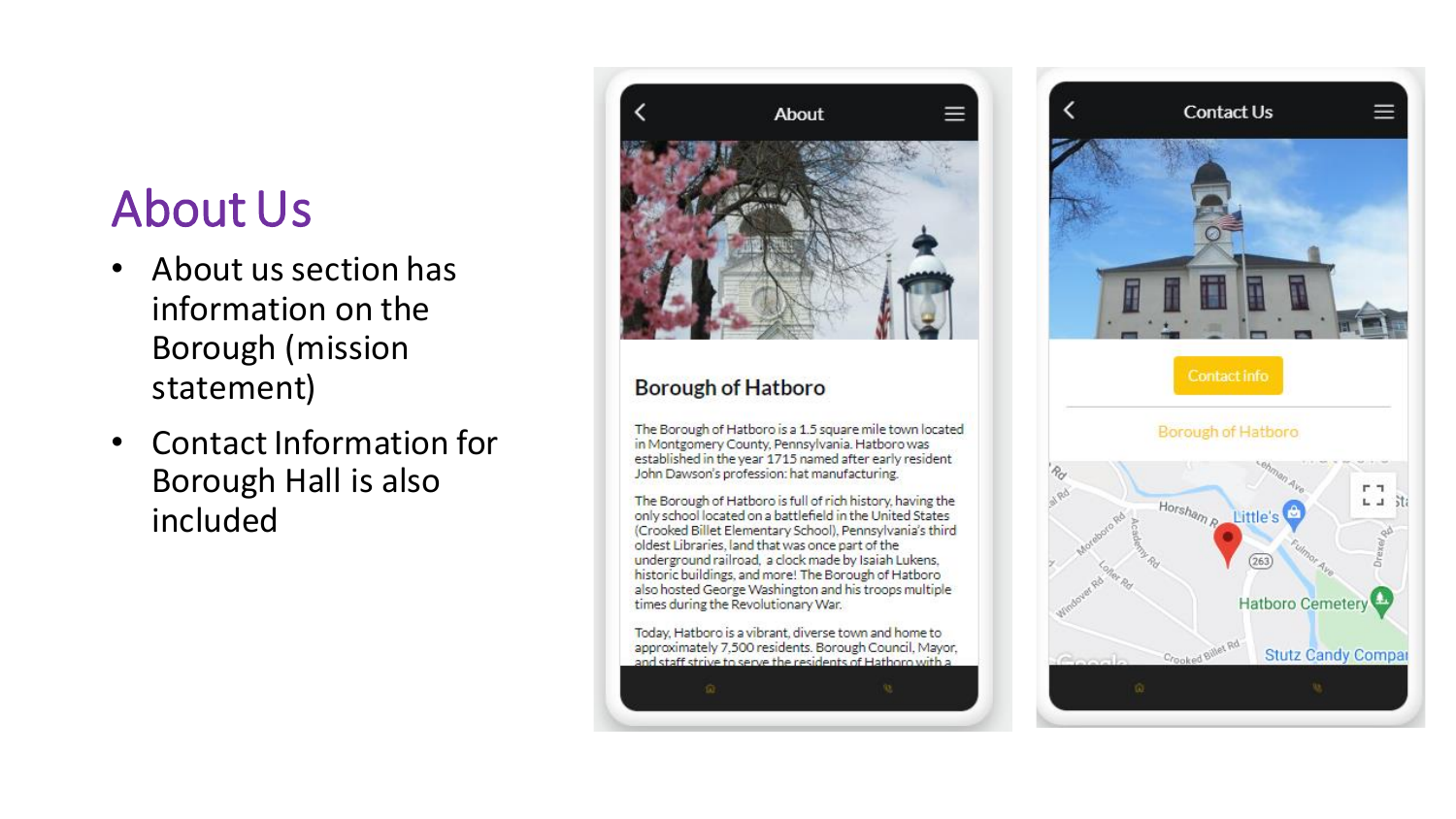#### Business Directory

- Interactive map of all public businesses in Hatboro
- Each business has its own profile on the app that can be selected by tapping on the business's location OR by searching for the business.
- Businesses are broken down into categories (restaurant, bar/brewery, personal service, entertainment, medical/dental, etc.

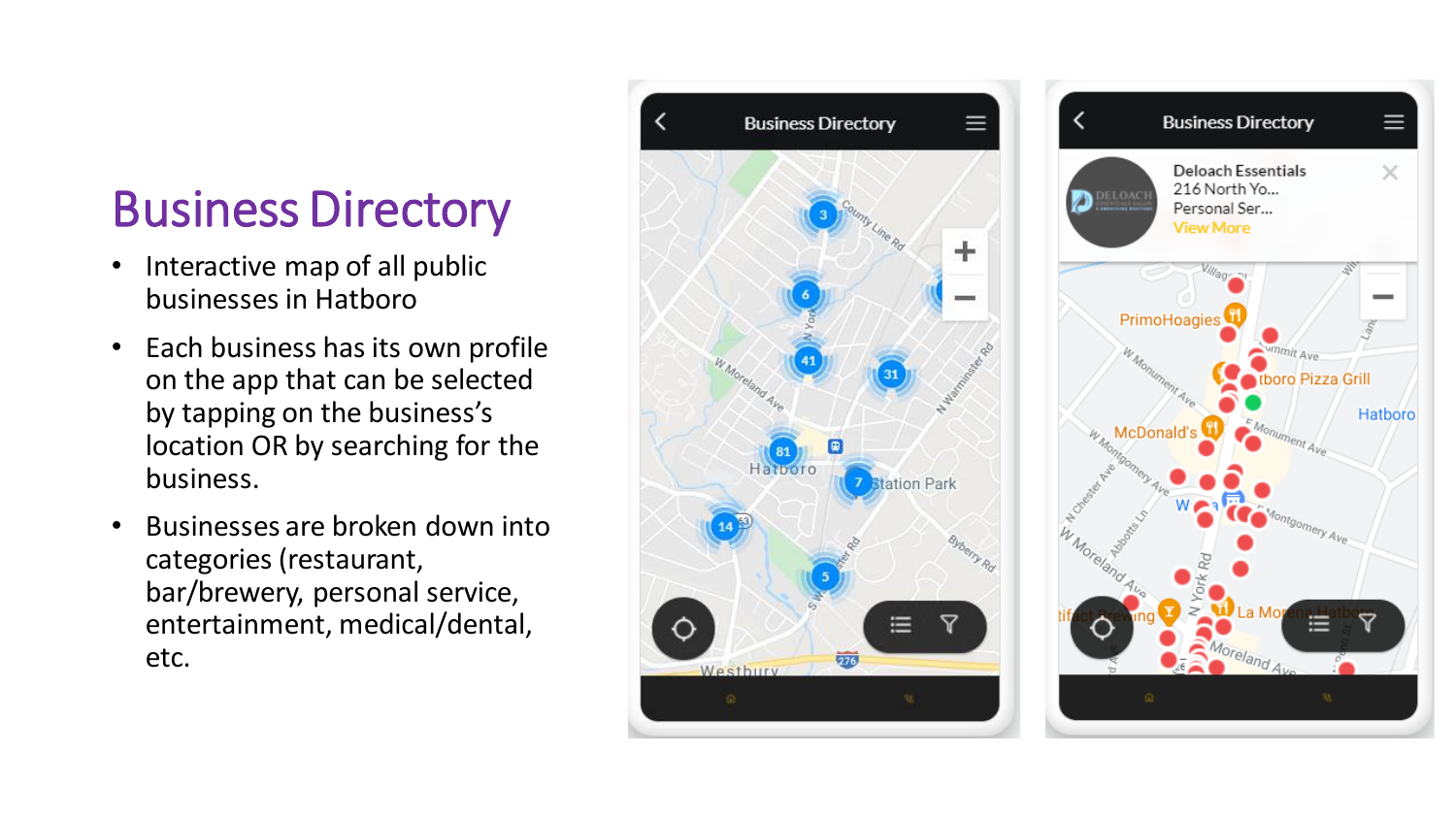#### Business Directory

- Businesses have their own profiles complete with business information, logos, etc.
- Websites and phone numbers can be easily accessed through each profile.
- This is also where coupons and specials will be held



205 Jacksonville Road, Hatboro. PA. USA **Get Directions** Contact

WNJ Automobile Upholstery & Tops has been in business for over 25 years. We have always put the customer first. We strive to provide excellent workmanship and color match. Using quality materials on a wide variety of different makes and models. No job is too big or small and our attention to detail is second to none!



WNJ Automobile Upholstery & Tops has been in business for over 25 years. We have always put the customer first. We strive to provide excellent workmanship and color match. Using quality materials on a wide variety of different makes and models. No job is too big or small and our attention to detail is second to none!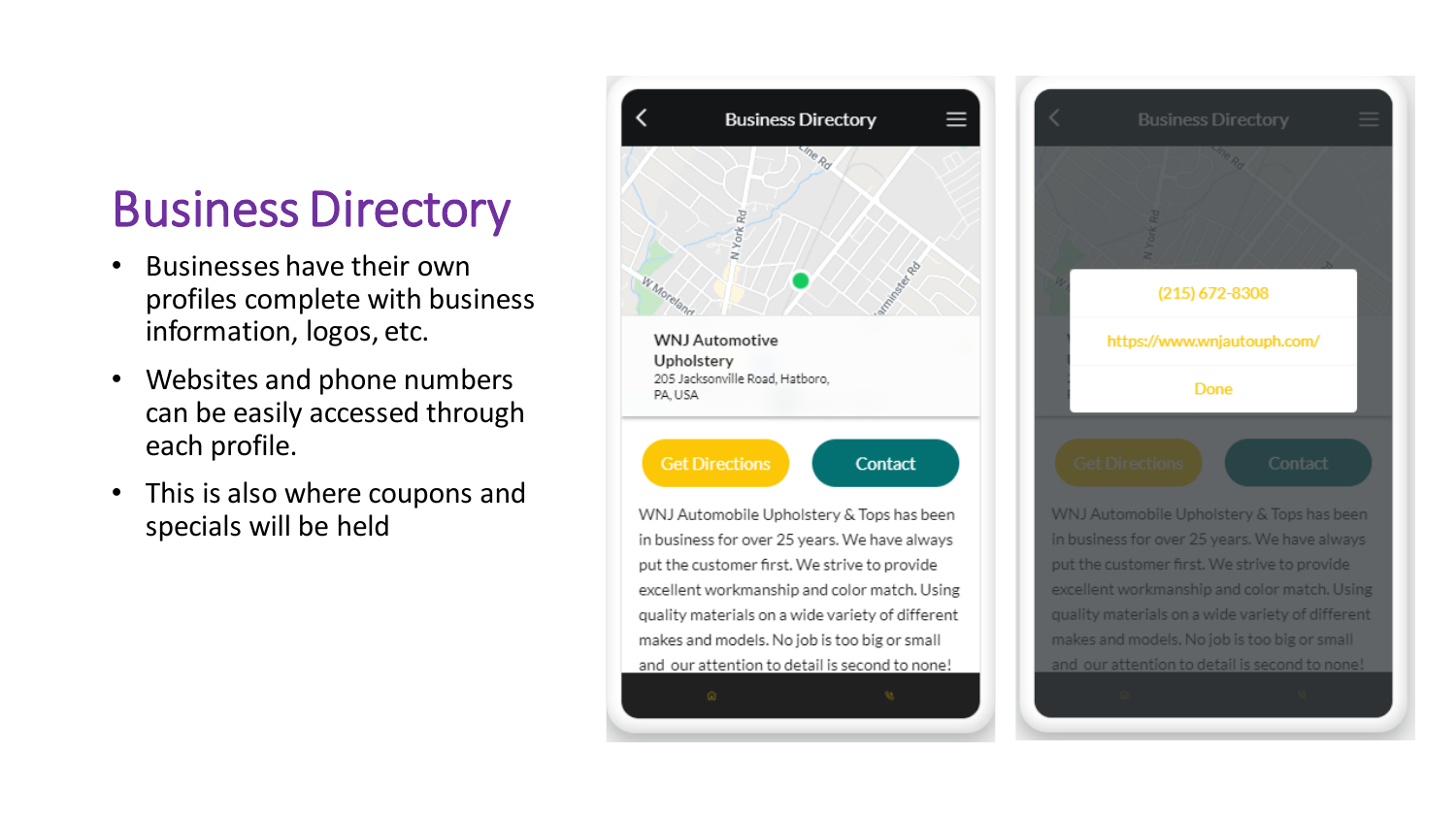### Business Directory

Businesses can also be shown in banner view for quick access when searching through categories

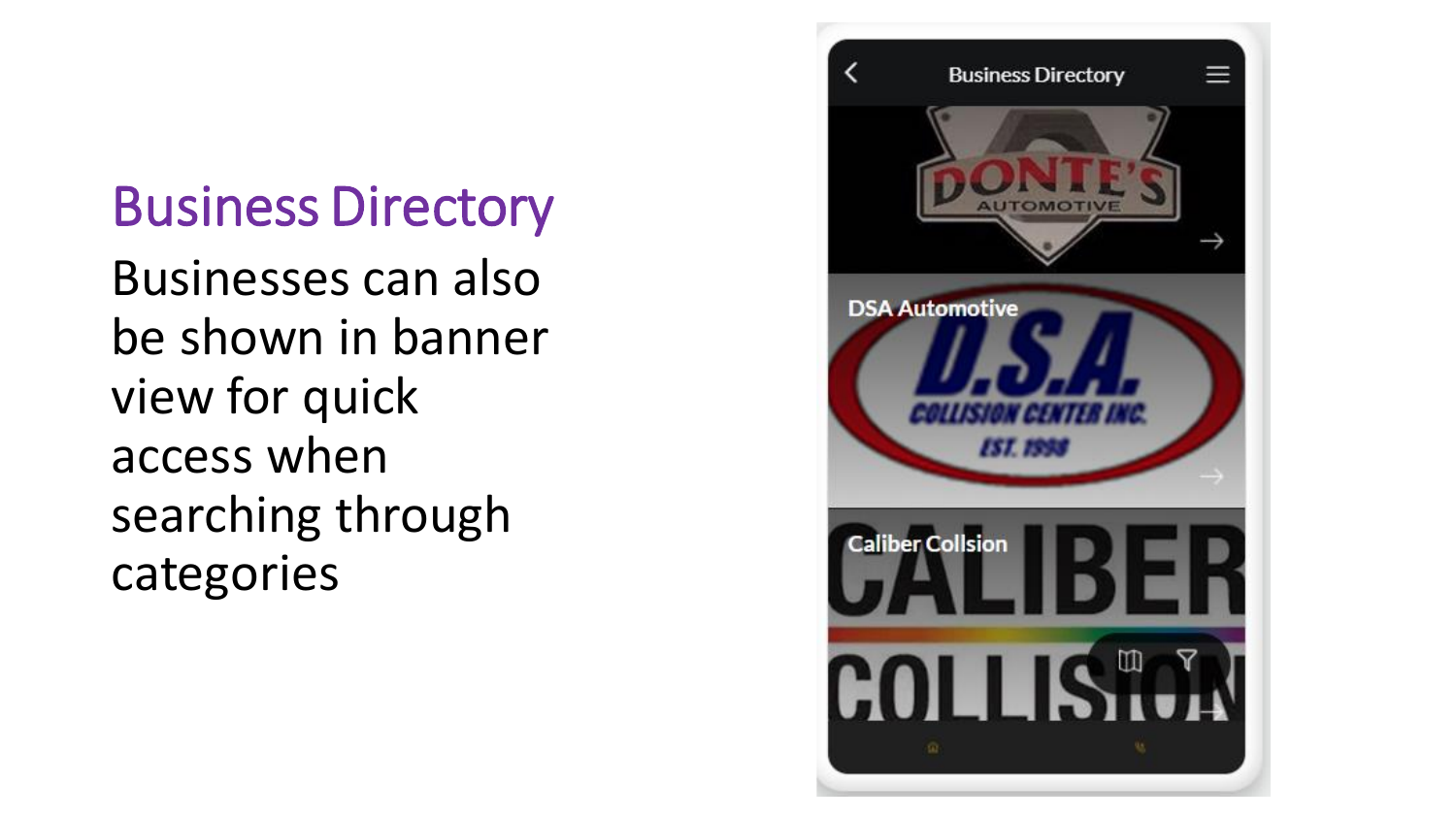#### Events Calendar

- Events integrated through a calendar including Borough and business events
- Calendar allows users to save events directly to their own calendar OR get notifications for the event



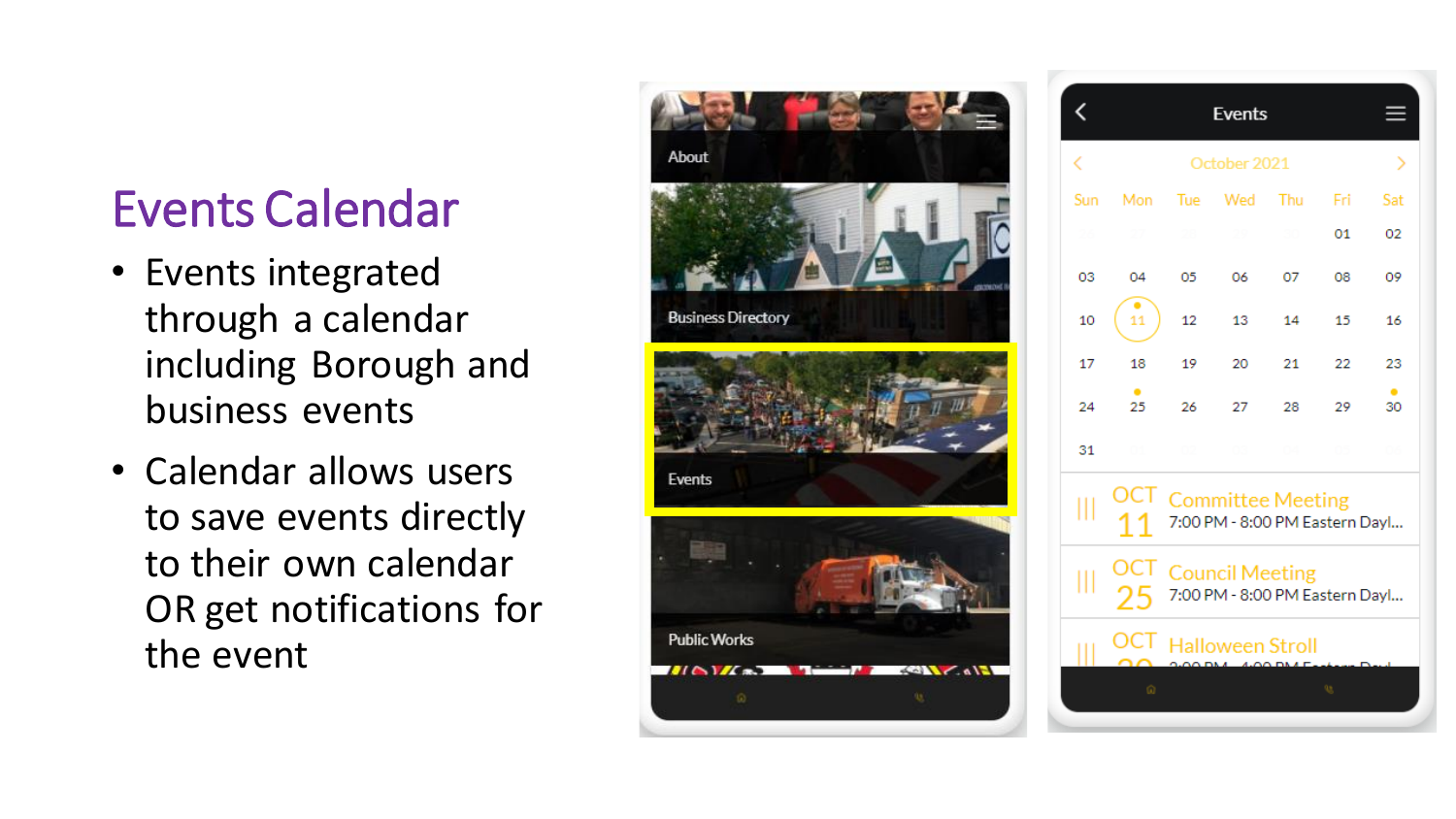#### Public Works

- Public Works Page includes interactive Trash/Recycling Map
- Report a Pothole Feature





The Borough of Hatboro Public Works Department is dedicated to providing the best services to the Borough of Hatboro including refuse collection, park maintenance, facilities maintenance, snow plowing and ice removal. road maintenance, and more!

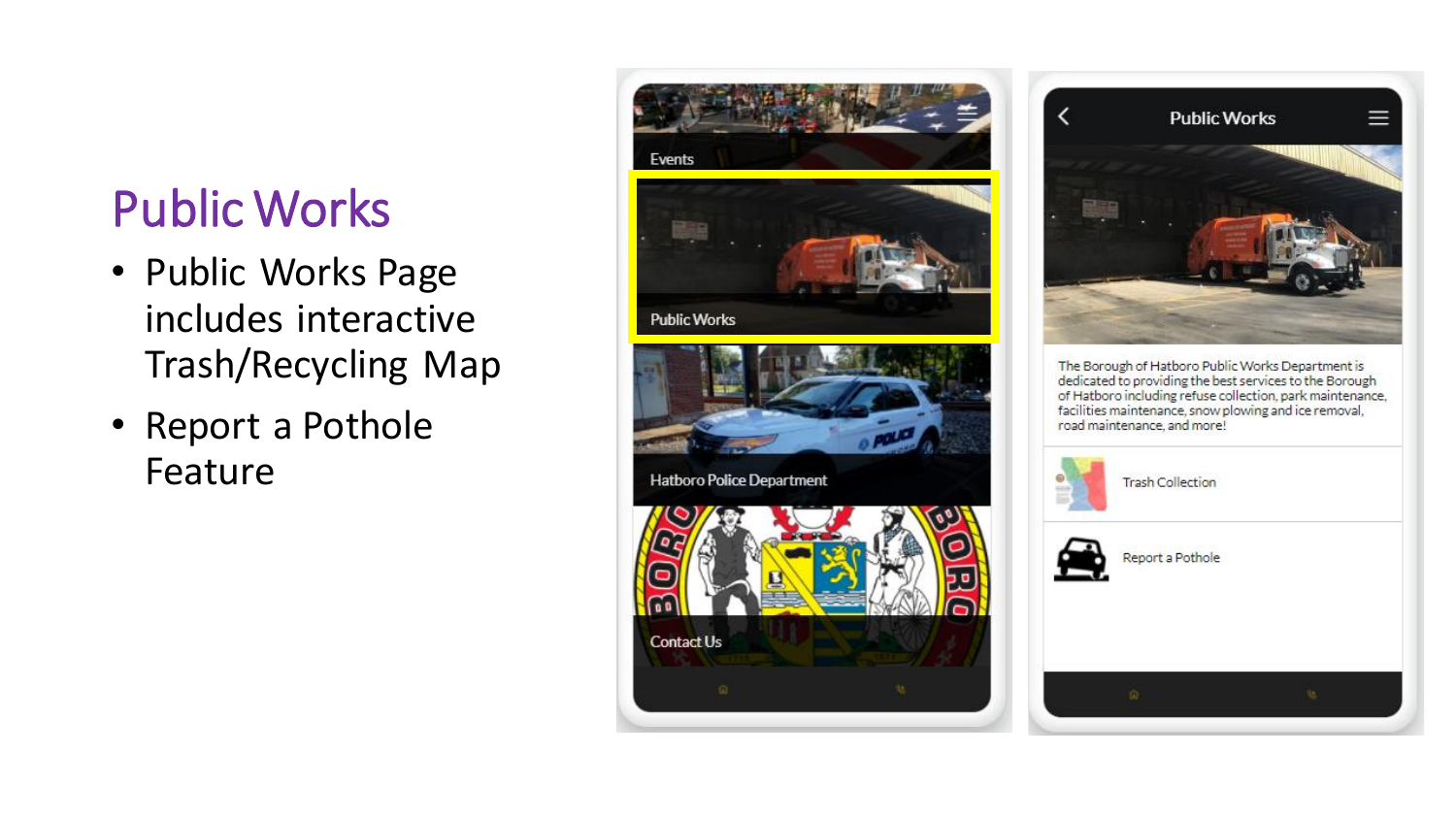#### Public Works

- Trash Map allows residents to determine their trash and recycling collection day
- Report a pothole feature allows reports to go directly to public works for investigation



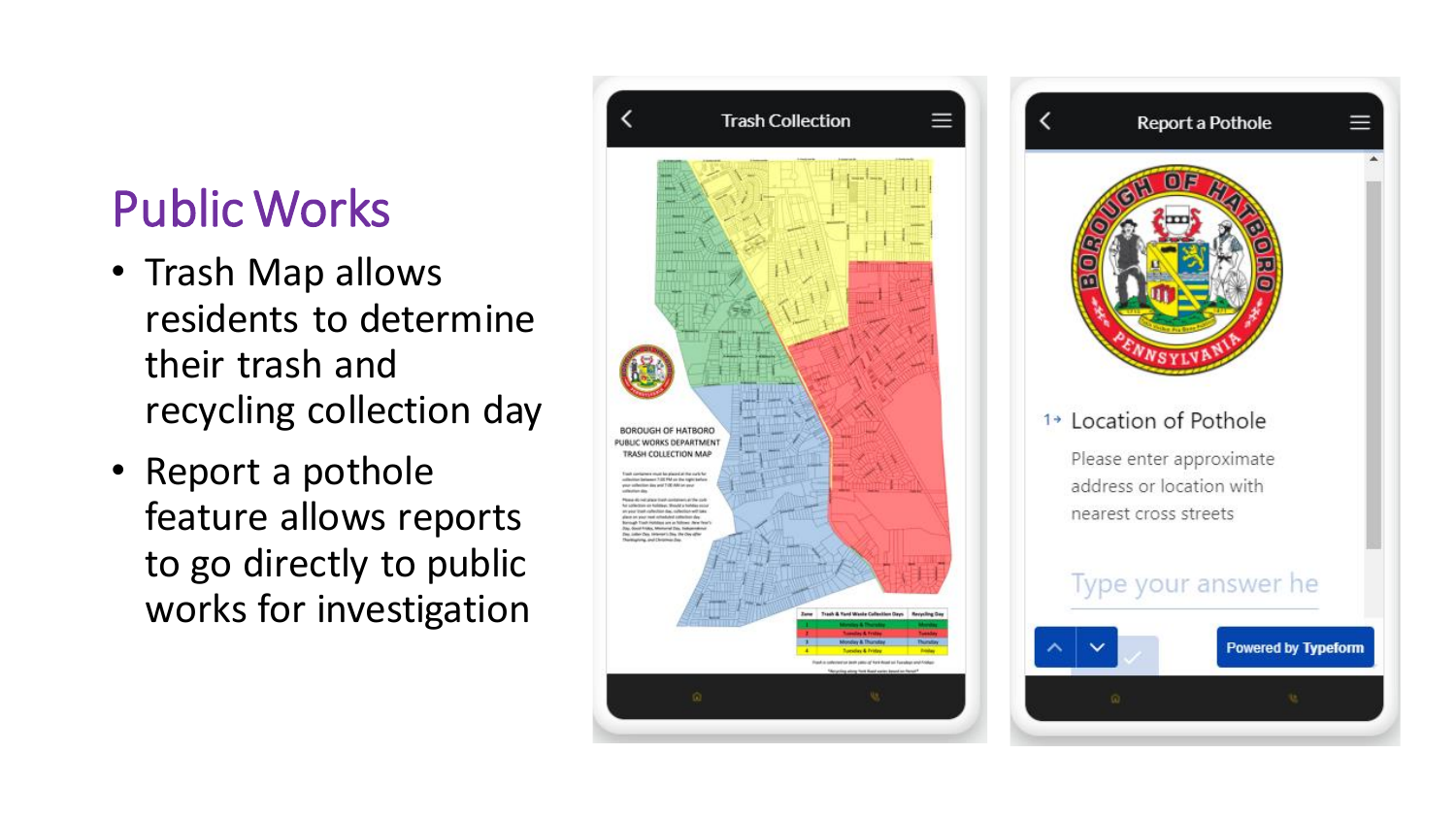### Police Department

- Department Page has information on the Police and contact information for the non-emergency line
- FAQ section on important information (that mirrors website)



We the Hatboro Police Department, are committed to providing the highest quality of public safety and law enforcement services by empowering our members and the community to work in partnership with the goal of improving the quality of life within the Borough of Hatboro, while at the same time maintaining respect for individual rights and human dignity.

Emergency Calls, any reports to the Police or incidents requiring Police Response: 9-1-1

Business Calls and to reach individuals working at the Police Department: 215-675-2832

Station Address: 120 E. Montgomery Avenue, Hatboro, PA 19040





#### **ACCIDENT REPORTS**

Under What Circumstances Must I Fill Out An Accident Report?

Accident reports must be filled out if there is a personal injury or if any of the vehicles required towing.

Can I Get A Copy Of The Police Report?

Copies of Police Reports are available at the Hatboro Police Station, 120 E. Montgomery Ave. There is a \$15.00 per police report. If any photos were taken of the incident and you require copies, there is an additional charge of \$15.00 per photograph. Whenever possible, please furnish us with the report number to expedite the process.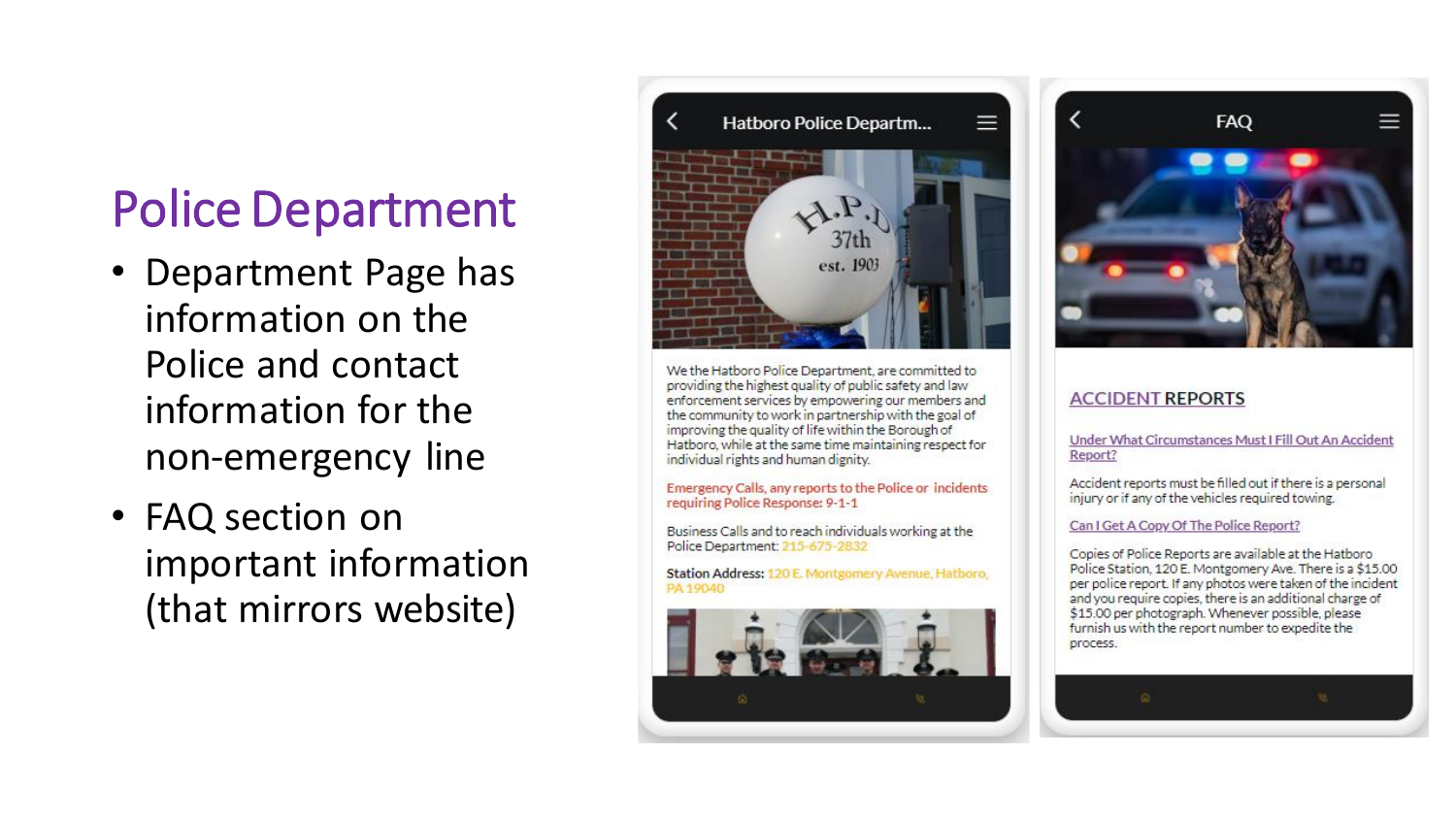### Coming Soon…

- Pay for parking (meters and kiosks) through the app
- Pay for bulk pickup through the App
- Business Coupons and Specials
- Memorial Pool/Parks